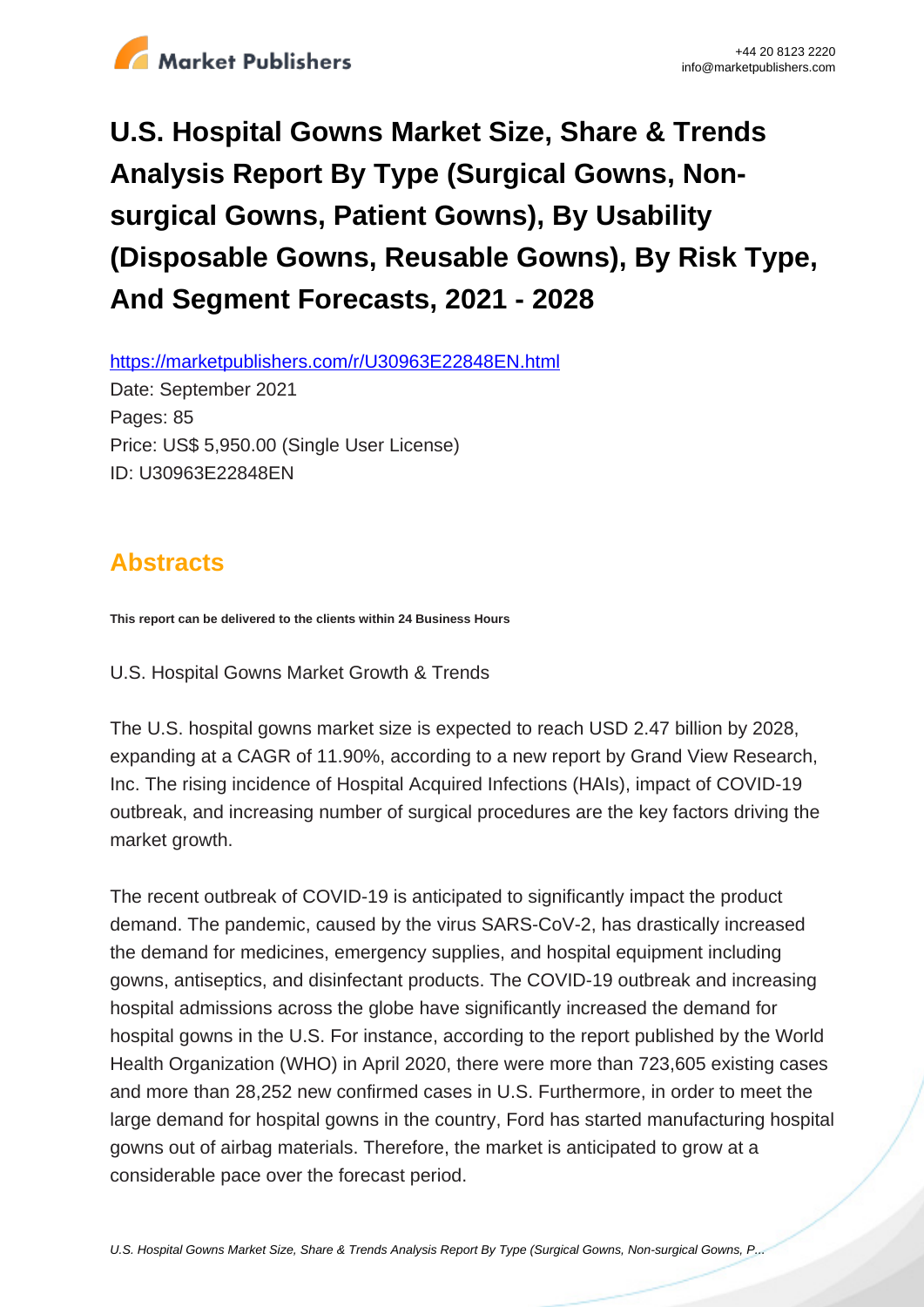

The WHO has appealed to industries and governments to increase the manufacturing of personal protective equipment, including hospital gowns, gloves, medical masks, face shields, aprons, respirators, and goggles, by 40% to meet the increasing global demand. It also reported that the increase in demand of these accessories has increased their prices to a major extent. For instance, the price of surgical masks has increased six-fold and price of hospital gowns has increased twofold. Therefore, the outbreak of COVID-19 has immensely impacted the hospital gowns market and is considered to be a highly effective driver for this market.

#### U.S. Hospital Gowns Market Report Highlights

In terms of revenue, surgical gowns segment held the largest market share in 2019 and is anticipated to maintain its dominance over the forecast period, owing to increasing number of surgeries across the globe

Reusable gowns segment is anticipated to witness the fastest growth over the forecast period. High demand for hospital gowns during the pandemic can be catered by technologically advanced reusable gowns

Minimal risk hospital gowns segment held the largest market share in 2019 and is anticipated to witness the fastest growth over the forecast period, owing to the presence of huge number of patients suffering from various non-communicable diseases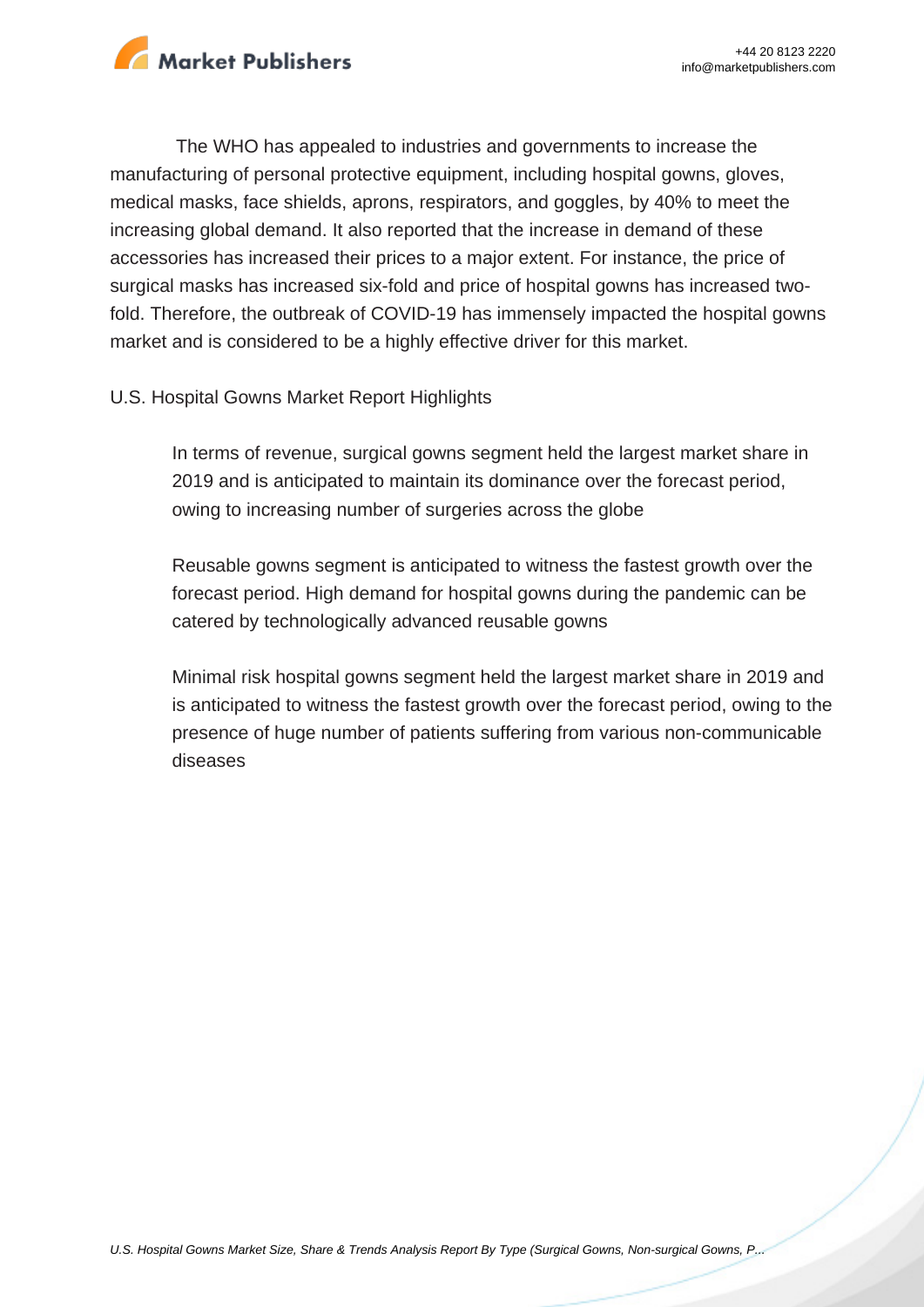

# **Contents**

#### **CHAPTER 1 REPORT SCOPE**

- 1.1 Market Segmentation and Scope
- 1.2 Country Scope
- 1.3 Estimates and Forecast Timeline

## **CHAPTER 2 RESEARCH METHODOLOGY**

2.1 Research Methodology 2.1.1 Information procurement 2.2 Information or Data Analysis 2.3 Market Formulation & Validation 2.4 Country Wise Market Calculation 2.4.1 Country Wise Market: Base Estimates 2.4.2 Global Market: CAGR Calculation 2.5 Country Based Segment Share Calculation 2.6 Model Details 2.6.1 Commodity Flow Analysis (Model 1) 2.6.2 Volume price analysis (Model 2) 2.7 List of Secondary Sources

# **CHAPTER 3 OBJECTIVES**

#### **CHAPTER 4 EXECUTIVE SUMMARY**

- 4.1 Market Outlook
- 4.2 Segment Outlook
- 4.3 Competitive Insights
- 4.4 Market Snapshot

## **CHAPTER 5 INDUSTRY OUTLOOK**

- 5.1 Penetration & Growth Prospect Mapping
- 5.2 Market Dynamics
- 5.2.1 Market driver analysis
	- 5.2.1.1 Increase in number of surgical procedures
	- 5.2.1.2 Rising incidence of Hospital Acquired Infections (HAIs)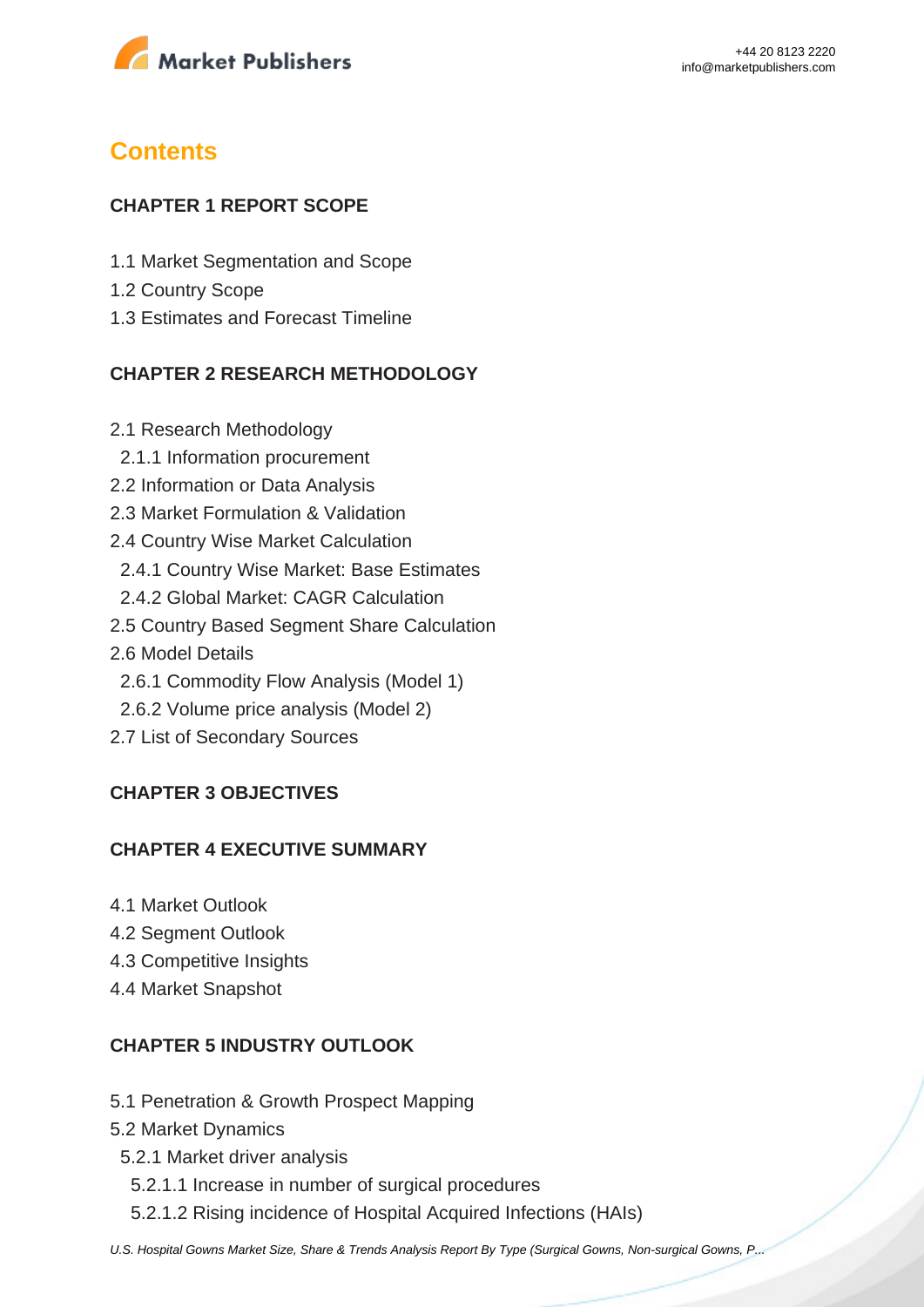

- 5.2.1.3 Impact of COVID-19 outbreak
- 5.2.2 Market restraint analysis
- 5.2.2.1 Increasing demand for homecare services
- 5.3 Hospital Gowns Market Analysis Tools
- 5.3.1 SWOT Analysis, by PEST
- 5.3.2 Porter's five forces analysis

# **CHAPTER 6 U.S. HOSPITAL GOWNS MARKET: SEGMENT ANALYSIS, BY TYPE, 2016 - 2028 (USD MILLION)**

- 6.1 Definitions & Scope
- 6.2 Type Market Share Analysis, 2020 & 2028
- 6.3 Hospital Gowns Market, by Type, 2016 to 2028
- 6.4 Market Size Forecasts and Trend Analysis
	- 6.4.1 Surgical gowns
		- 6.4.1.1 Surgical gowns market, 2016 2028 (USD Million)
	- 6.4.2 Non-surgical gowns
	- 6.4.2.1 Non-surgical gowns market, 2016 2028 (USD Million)
	- 6.4.3 Patient gowns
		- 6.4.3.1 Patient gowns market, 2016 2028 (USD Million)

# **CHAPTER 7 U.S. HOSPITAL GOWNS MARKET: SEGMENT ANALYSIS, BY USABILITY, 2016 - 2028 (USD MILLION)**

- 7.1 Definitions & Scope
- 7.2 Usability Market Share Analysis, 2020 & 2028
- 7.3 Hospital Gowns Market, by Usability, 2016 to 2028
- 7.4 Market Size Forecasts and Trend Analysis
	- 7.4.1 Disposable gowns
		- 7.4.1.1 Disposable gowns market, 2016 2028 (USD Million)
		- 7.4.1.1.1 Low type disposable gowns market, 2016 2028 (USD Million)
		- 7.4.1.1.2 Average type disposable gowns market, 2016 2028 (USD Million)
		- 7.4.1.1.3 Premium type disposable gowns market, 2016 2028 (USD Million)
	- 7.4.2 Reusable gowns
		- 7.4.2.1 Reusable gowns market, 2016 2028 (USD Million)
		- 7.4.2.1.1 Low type reusable gowns market, 2016 2028 (USD Million)
		- 7.4.2.1.2 Average type reusable gowns market, 2016 2028 (USD Million)
		- 7.4.2.1.3 Premium type reusable gowns market, 2016 2028 (USD Million)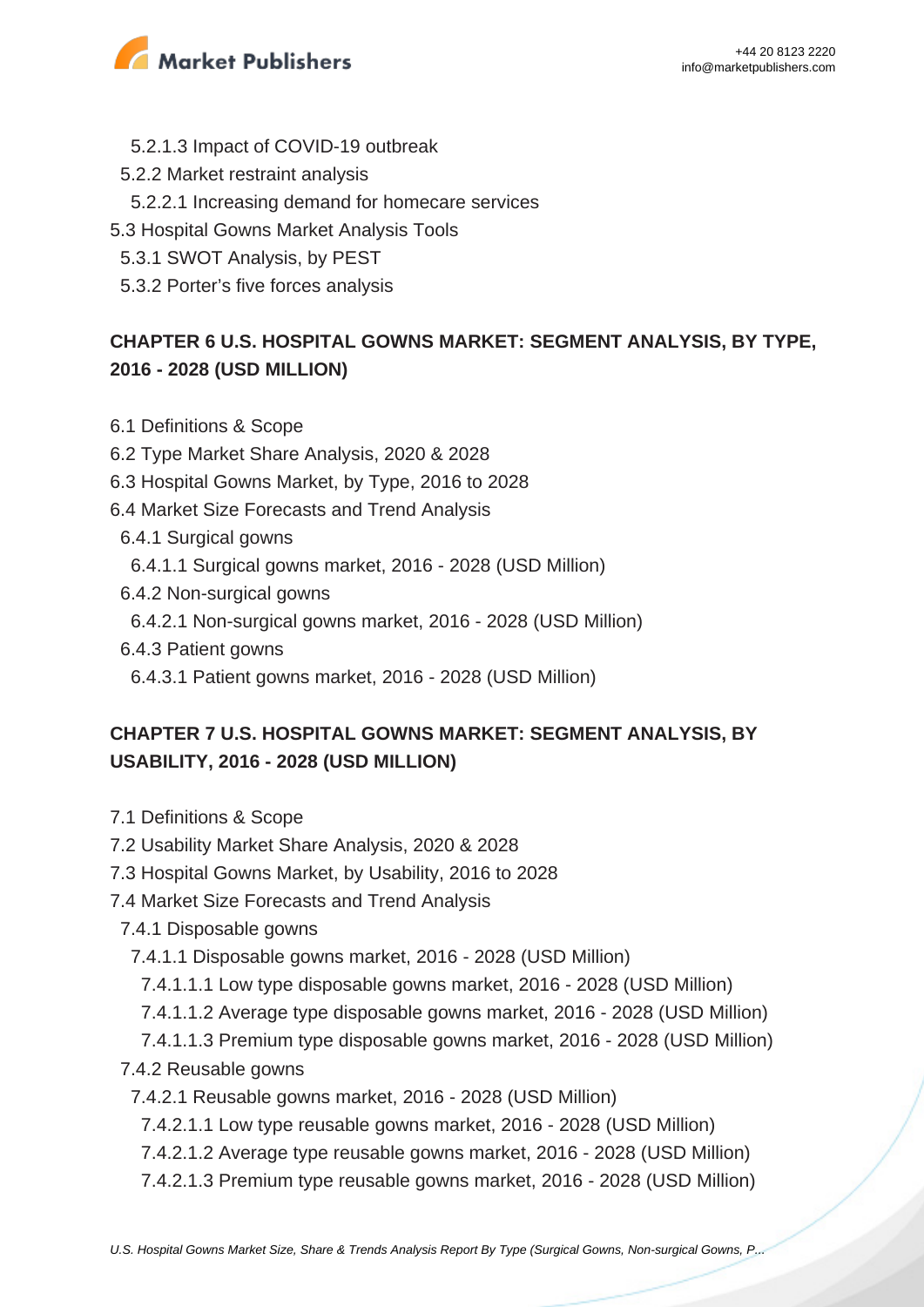

# **CHAPTER 8 U.S. HOSPITAL GOWNS MARKET: SEGMENT ANALYSIS, BY RISK TYPE, 2016 - 2028 (USD MILLION)**

8.1 Definitions & Scope

- 8.2 Risk Type Market Share Analysis, 2020 & 2028
- 8.3 Hospital Gowns Market, by Risk Type, 2016 to 2028
- 8.4 Market Size Forecasts and Trend Analysis
	- 8.4.1 Minimal risk gowns
	- 8.4.1.1 Minimal risk gowns market, 2016 2028 (USD Million)
	- 8.4.2 Low risk gowns
	- 8.4.2.1 Low risk gowns market, 2016 2028 (USD Million)
	- 8.4.3 Moderate risk gowns
	- 8.4.3.1 Moderate risk gowns market, 2016 2028 (USD Million)
	- 8.4.4 High risk gowns
	- 8.4.4.1 High risk gowns market, 2016 2028 (USD Million)

#### **CHAPTER 9 HOSPITAL GOWNS MARKET: COMPETITIVE ANALYSIS**

- 9.1 Company Profiles
- 9.2 Medline Industries, Inc.
	- 9.2.1 Company overview
	- 9.2.2 Product benchmarking
	- 9.2.3 SWOT analysis
- 9.3 Standard Textile Co., Inc.
	- 9.3.1 Company overview
	- 9.3.2 Product benchmarking
	- 9.3.3 Strategic initiatives
	- 9.3.4 SWOT analysis
- 9.4 Angelica
	- 9.4.1 Company overview
	- 9.4.2 Product Benchmarking
	- 9.4.3 Strategic initiatives
	- 9.4.4 SWOT Analysis
- 9.5 AmeriPride Services Inc.
	- 9.5.1 Company overview
	- 9.5.2 Product Benchmarking
	- 9.5.3 Strategic initiatives
	- 9.5.4 SWOT Analysis
- 9.6 3M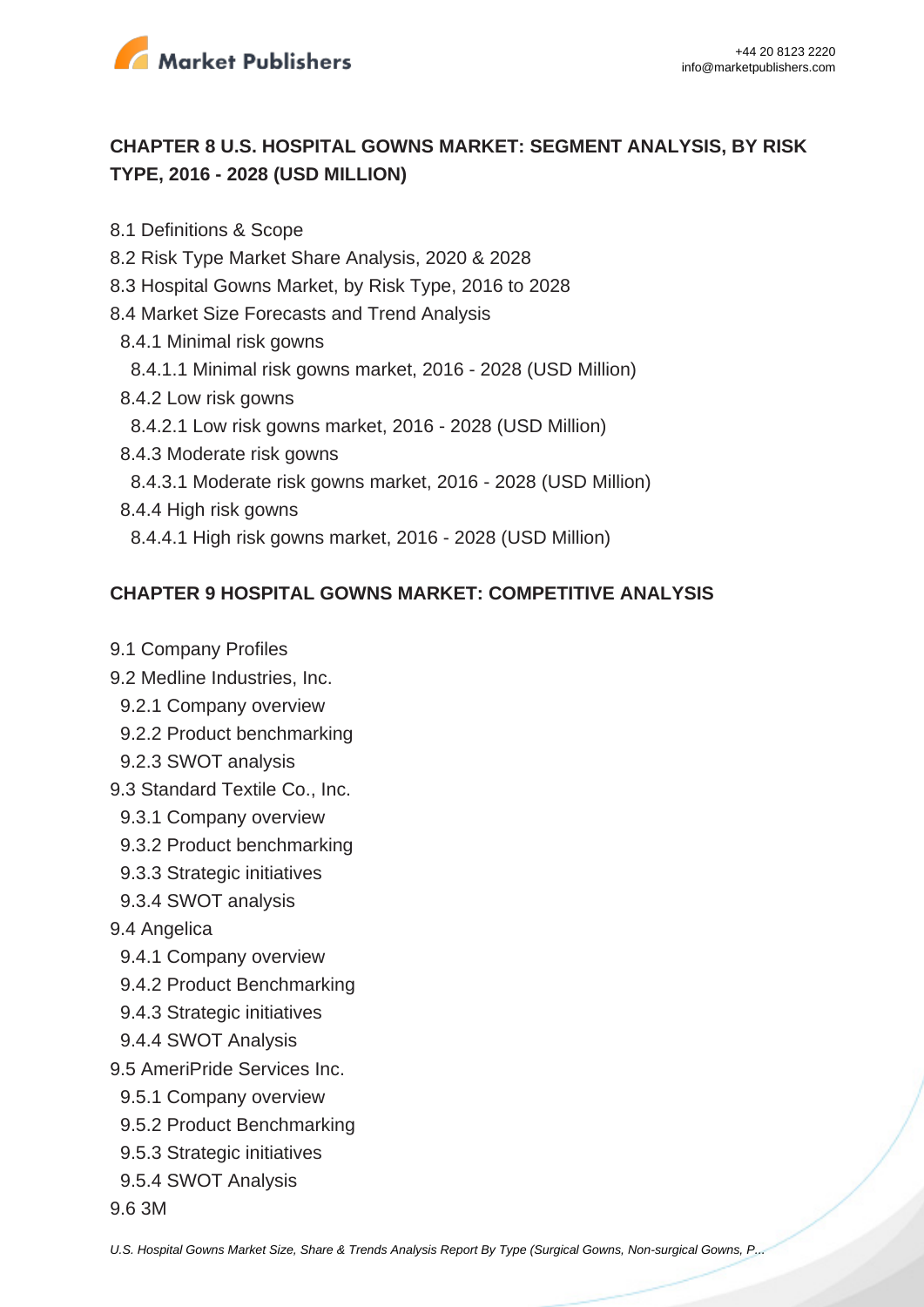

- 9.6.1 Company overview
- 9.6.2 Financial performance
- 9.6.3 product benchmarking
- 9.7 Cardinal Health
	- 9.7.1 Company overview
	- 9.7.2 Financial performance
	- 9.7.3 Product benchmarking
	- 9.7.4 Strategic initiatives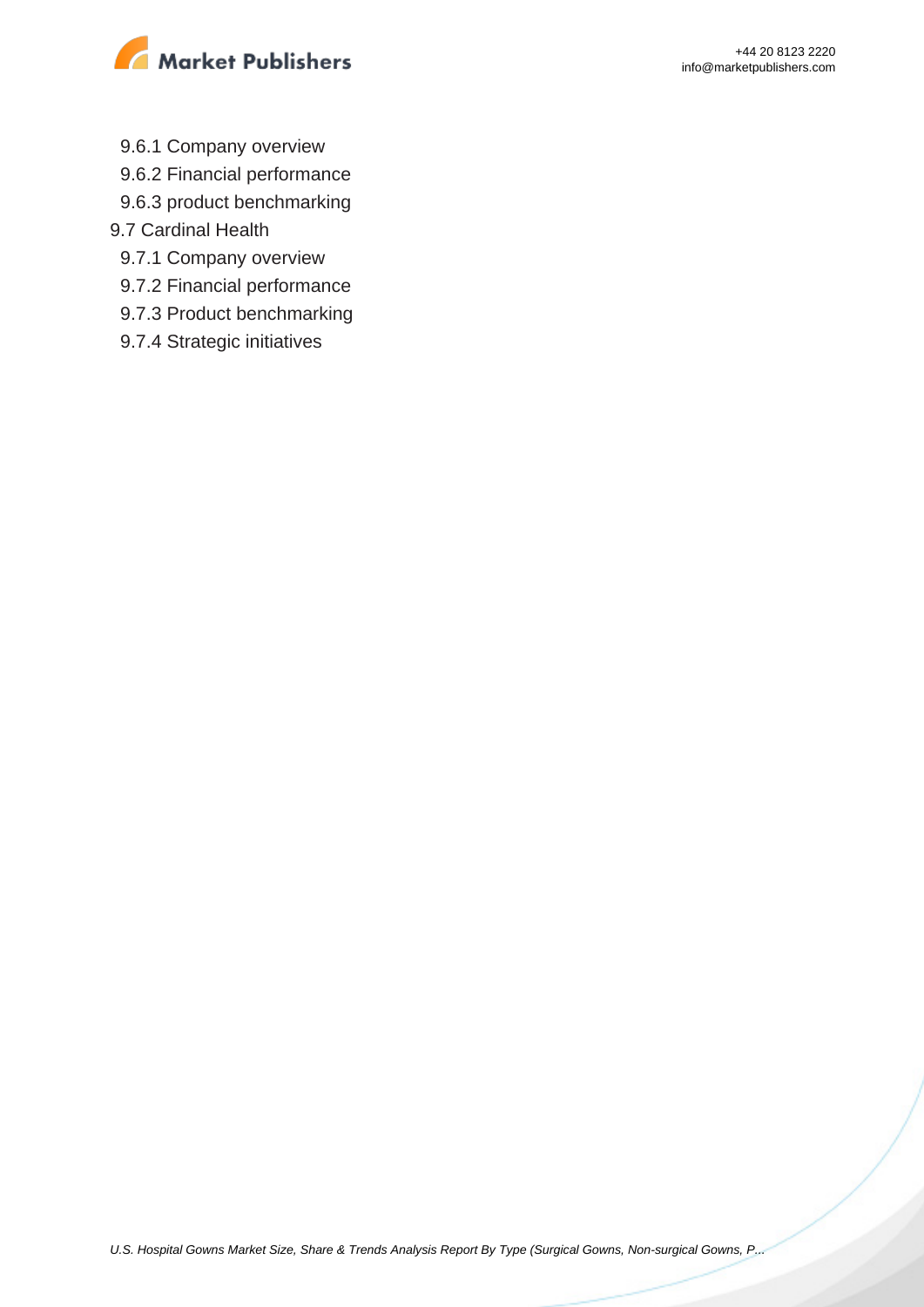

# **List Of Tables**

#### **LIST OF TABLES**

Table 1 Primary interview details: U.S.

Table 2 List of secondary sources

Table 3 List of abbreviation

Table 4 U.S hospital gowns market, by type, 2016 - 2028 (USD Million)

Table 5 U.S hospital gowns market, by usability, 2016 - 2028 (USD Million)

Table 6 U.S. hospital gowns market, by risk type, 2016 - 2028 (USD Million)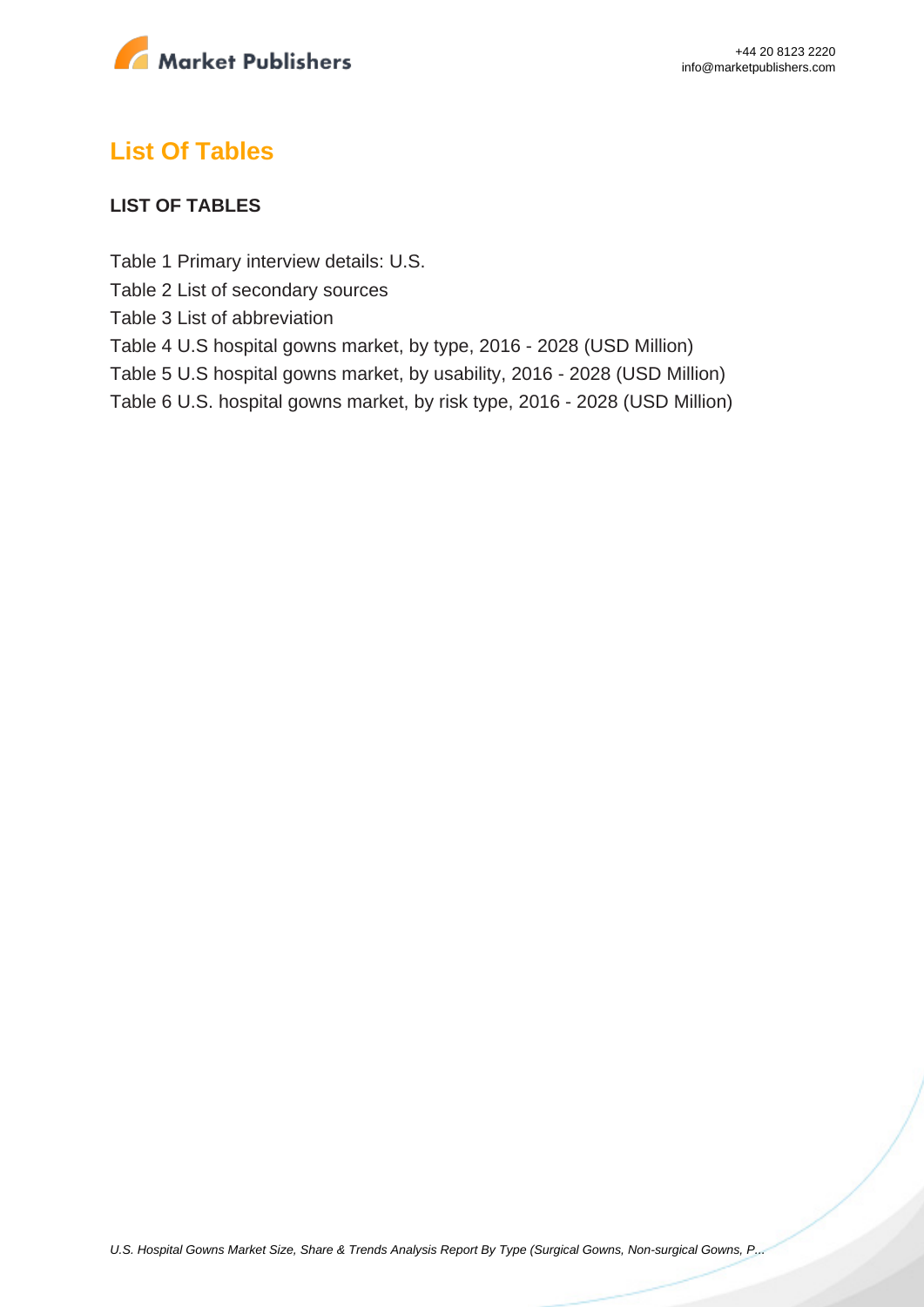

# **List Of Figures**

#### **LIST OF FIGURES**

- Fig. 1 Hospital gowns market segmentation
- Fig. 2 Market research process
- Fig. 3 Information procurement
- Fig. 4 Primary research pattern
- Fig. 5 Market research approaches
- Fig. 6 Value chain based sizing & forecasting
- Fig. 7 QFD modelling for market share assessment
- Fig. 8 Market formulation & validation
- Fig. 9 Market summary (2020)
- Fig. 10 Penetration & growth prospect mapping
- Fig. 11 Market driver relevance analysis (Current & future impact)
- Fig. 12 Market restraint relevance analysis (Current & future impact)
- Fig. 13 SWOT analysis, by factor (political & legal, economic and technological)
- Fig. 14 Porter's five forces analysis
- Fig. 15 U.S. Hospital gowns market: Type movement analysis
- Fig. 16 U.S. Hospital gowns market type outlook: Key takeaways
- Fig. 17 Surgical gowns market, 2016 2028 (USD Million)
- Fig. 18 Non-surgical gowns market, 2016 2028 (USD Million)
- Fig. 19 Patient gowns market, 2016 2028 (USD Million)
- Fig. 20 U.S. Hospital gowns market: Usability movement analysis
- Fig. 21 U.S. Hospital gowns market usability outlook: Key takeaways
- Fig. 22 Disposable gowns market, 2016 2028 (USD Million)
- Fig. 23 Low type disposable gowns market, 2016 2028 (USD Million)
- Fig. 24 Average type disposable gowns market, 2016 2028 (USD Million)
- Fig. 25 Premium type disposable gowns market, 2016 2028 (USD Million)
- Fig. 26 Reusable gowns market, 2016 2028 (USD Million)
- Fig. 27 Low type reusable gowns market, 2016 2028 (USD Million)
- Fig. 28 Average type reusable gowns market, 2016 2028 (USD Million)
- Fig. 29 Premium type reusable gowns market, 2016 2028 (USD Million)
- Fig. 30 U.S. Hospital gowns market: Risk type movement analysis
- Fig. 31 U.S. Hospital gowns market risk type outlook: Key takeaways
- Fig. 32 Minimal risk gowns market, 2016 2028 (USD Million)
- Fig. 33 Low risk gowns market, 2016 2028 (USD Million)
- Fig. 34 Moderate risk gowns market, 2016 2028 (USD Million)
- Fig. 35 High risk gowns market, 2016 2028 (USD Million)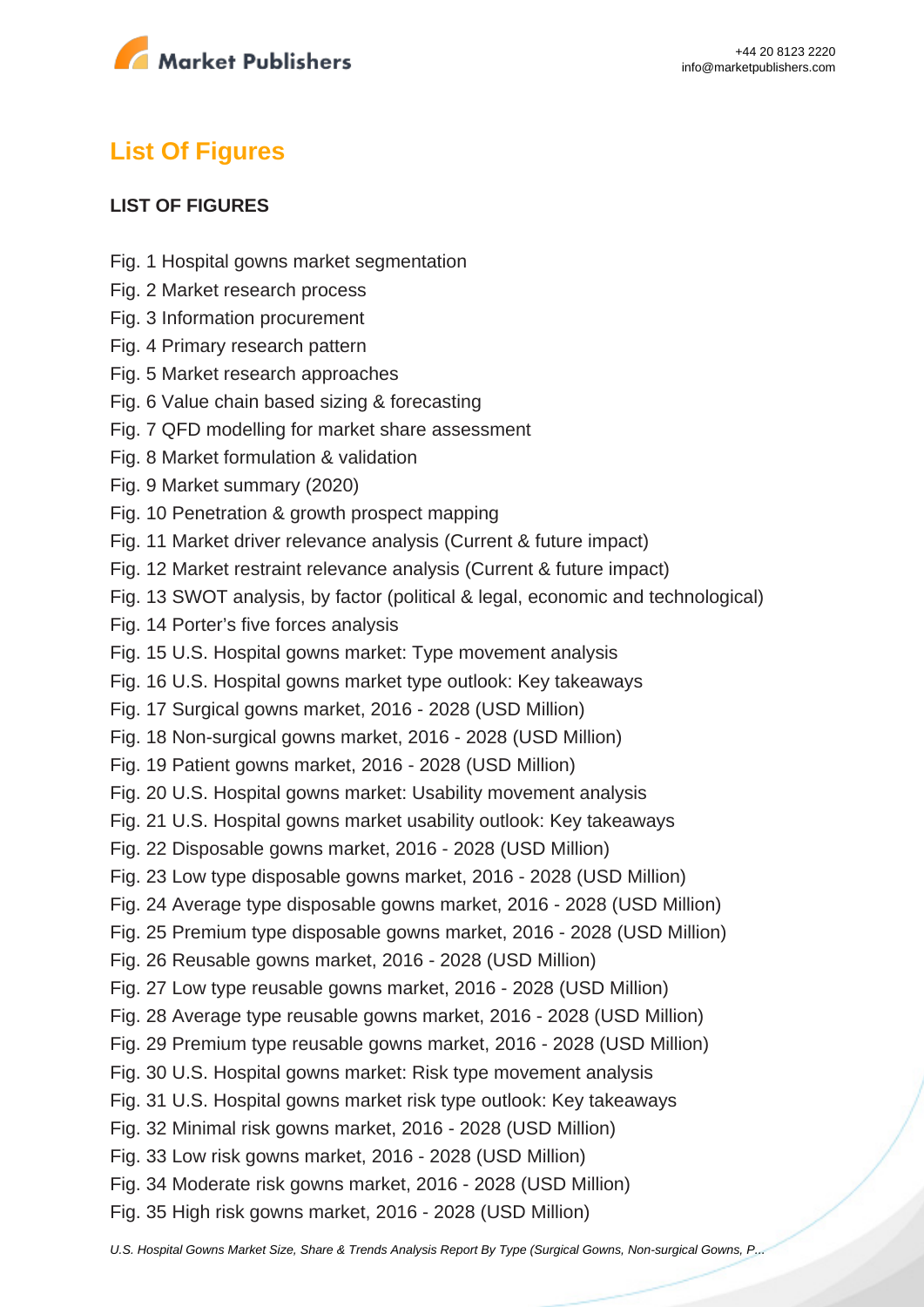

## I would like to order

Product name: U.S. Hospital Gowns Market Size, Share & Trends Analysis Report By Type (Surgical Gowns, Non-surgical Gowns, Patient Gowns), By Usability (Disposable Gowns, Reusable Gowns), By Risk Type, And Segment Forecasts, 2021 - 2028

Product link: [https://marketpublishers.com/r/U30963E22848EN.html](https://marketpublishers.com/report/healthcare/hospital/us-hospital-gowns-market-size-share-trends-analysis-report-by-type-by-usability-by-risk-type-n-segment-forecasts-2020-2027.html)

Price: US\$ 5,950.00 (Single User License / Electronic Delivery) If you want to order Corporate License or Hard Copy, please, contact our Customer Service: [info@marketpublishers.com](mailto:info@marketpublishers.com)

## Payment

To pay by Credit Card (Visa, MasterCard, American Express, PayPal), please, click button on product page [https://marketpublishers.com/r/U30963E22848EN.html](https://marketpublishers.com/report/healthcare/hospital/us-hospital-gowns-market-size-share-trends-analysis-report-by-type-by-usability-by-risk-type-n-segment-forecasts-2020-2027.html)

To pay by Wire Transfer, please, fill in your contact details in the form below:

First name: Last name: Email: Company: Address: City: Zip code: Country: Tel: Fax: Your message:

\*\*All fields are required

Custumer signature \_

Please, note that by ordering from marketpublishers.com you are agreeing to our Terms & Conditions at<https://marketpublishers.com/docs/terms.html>

To place an order via fax simply print this form, fill in the information below